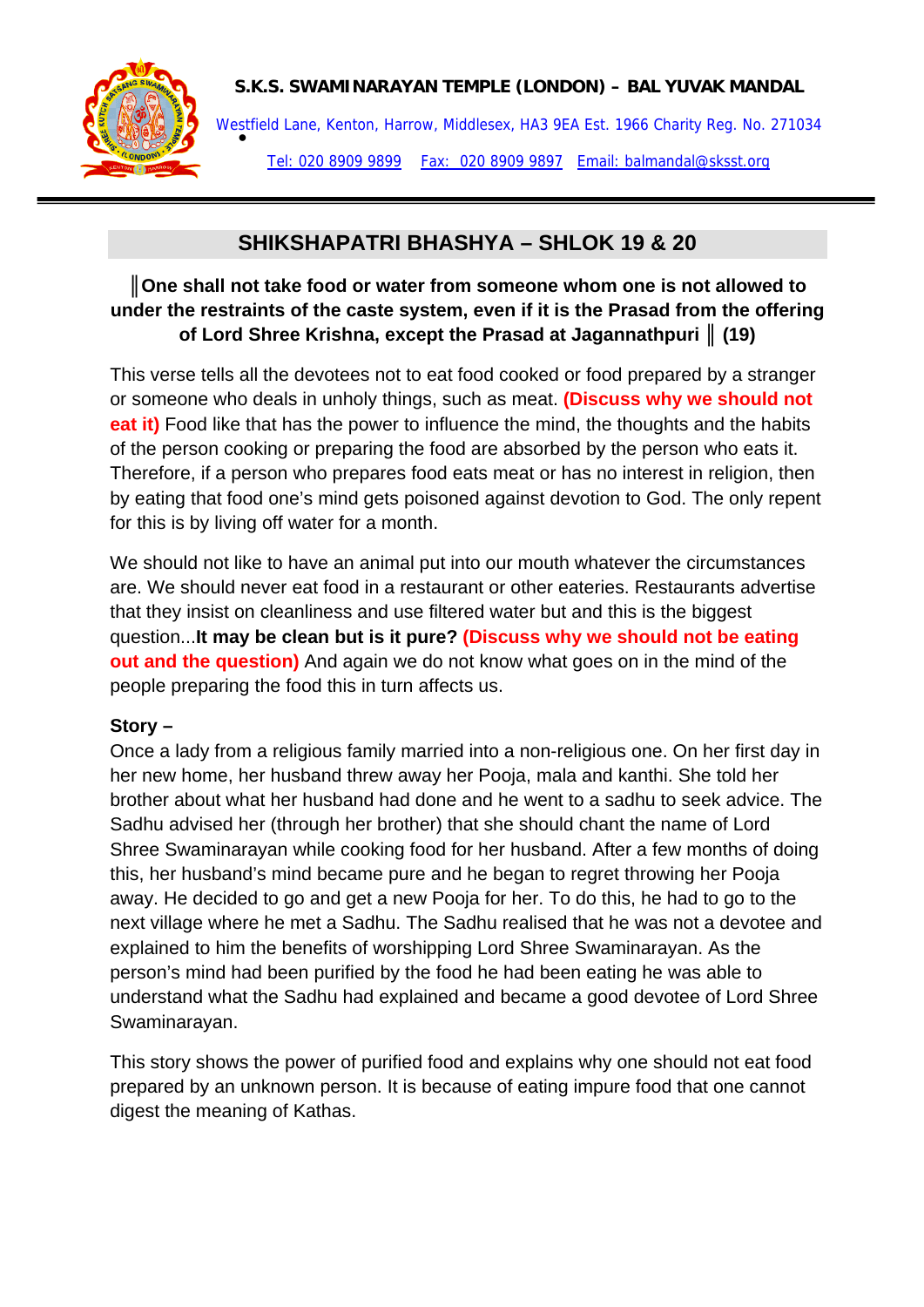

## **S.K.S. SWAMINARAYAN TEMPLE (LONDON) – BAL YUVAK MANDAL**

Westfield Lane, Kenton, Harrow, Middlesex, HA3 9EA Est. 1966 Charity Reg. No. 271034 Tel: 020 8909 9899 Fax: 020 8909 9897 Email: balmandal@sksst.org

Prasad should not be eaten if one does not know, which ingredients have been used for preparing it. People try to pass on impure edibles as Prasad. For example, some people give bhang (cannabis/marijuana) as Prasad on Shivratri; this should be avoided. However, the Prasad at Jaganathpuri is edible as it is very holy. The Prasad offer there is mainly cooked rice. **(Recite Jagnathpuri story see Shikshpatri Bhashya)**

In Swaminarayan Sampraday, it is also said that one can eat Prasad in big Utsavas where thousands of devotees have gathered. Bhakti can only be counted if Dharma is observed at the same time. Dharma can only be observed if the right food is eaten. It may not be right for a Brahmin to eat food prepared by a Vaishya as it may have passed through a leather vessel.

This shows the power of purified food and explains why we should not eat food prepared or cooked by people, whom one does not know. This is the main reason why many of us do not understand the religious discourses, because our mind is not purified with holy food.

# **║ One shall never make false accusation against anyone even for the sake of self-interest nor shall the utter abuse to others ║ (20)**

**(Discuss why we should not accuse people falsely)** Reputation is damaged if we are falsely accused. In some extreme case, entire lives can be ruined. Doing this to someone is as good as slaying him. One may also be driven to commit suicide and this is no better then homicide. Accusing people is something easy to do but very hard to undo. Also, one should not take interest in the criticism or gossip of others. **(Discuss different issues i.e. accusing a friend for doing something they didn't and problems caused)**

One who accuses someone wrongly with false accusation such as adultery, killing of Brahmin etc earns the sin for himself amounting to double of the sin of the original sinful act. One, who discloses in public about secret sinful acts, earns the sin of that sinful act. Not only that but the sins which are with the accused, are transferred to the one who is accusing. **(Discuss)** Never to speak bad-words or dirty language to fallen ones, because such act attracts the sin of the acts of harshness from others. Mahabharat also says that those who speak lies, back bite, use harsh language and speak limitlessly are consigned to the species of birds and wild animals.

A man who engages in the refutation of others' character can never attain happiness. He continues to be sucked more and more deep into this habit, which is like quicksand. As a corollary, his own life is ruined. Moreover, when this act of his is exposed,